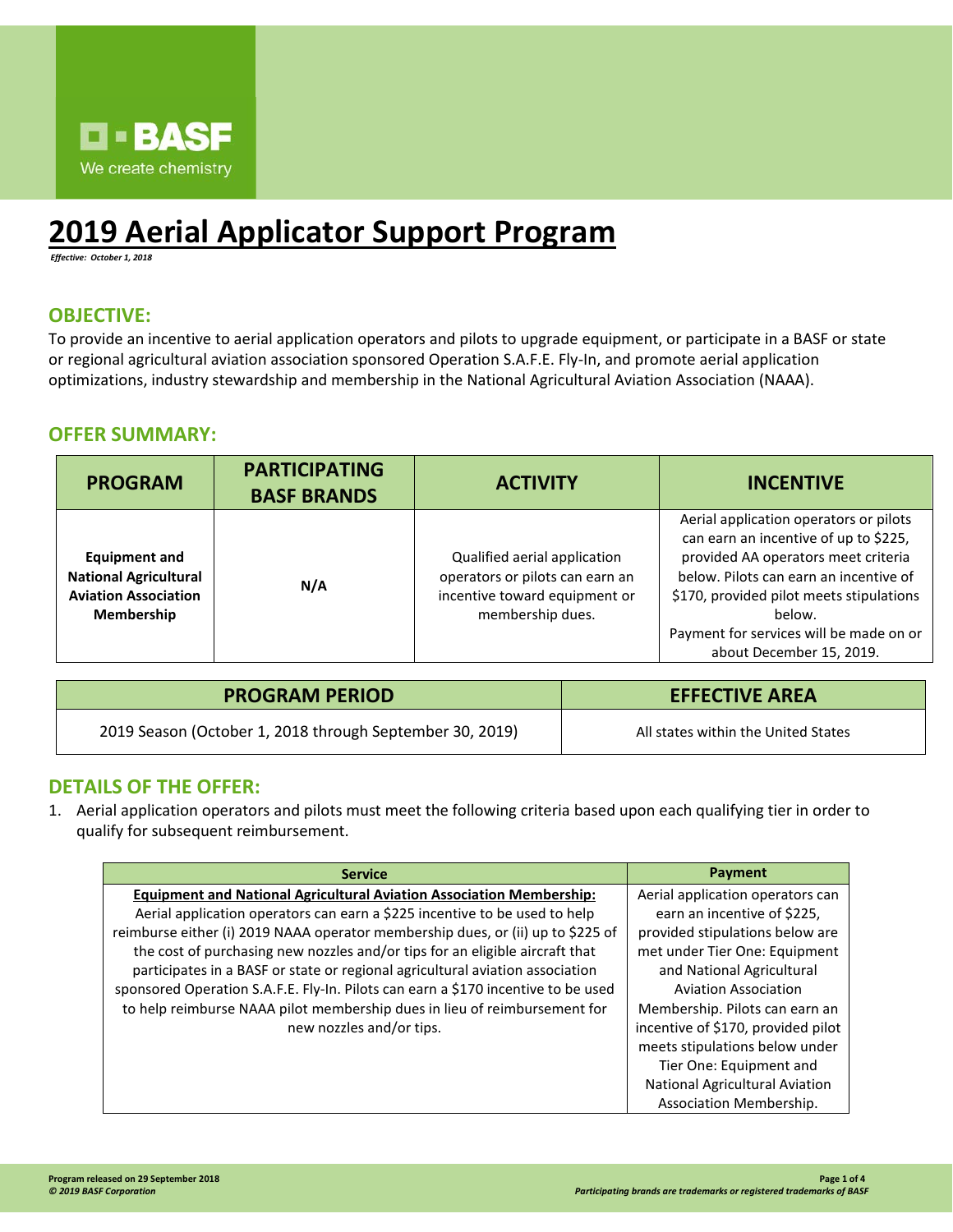

#### **EQUIPMENT AND NATIONAL AGRICULTURAL AVIATION ASSOCIATION MEMBERSHIP**

- 1. Aerial application operators and pilots may choose to purchase new nozzles or tips within the program period (October 1, 2018 through September 30, 2019).
- 2. Aerial application operators and pilots must be 2019 NAAA members, or enroll in NAAA prior to claiming any payment under this Program. Only 2019 NAAA operator members are eligible to have their names posted to the NAAA website as certification of completion of a BASF, state or regional agricultural aviation association sponsored Operation S.A.F.E. Fly-In.
- 3. Aerial application operators and pilots must participate in a BASF, state or regional agricultural aviation association sponsored Operation S.A.F.E. Fly-In between October 1, 2018 and September 30, 2019 to be eligible. The NAAA will provide verification of membership and participation in a BASF or state or regional agricultural aviation association sponsored Operation S.A.F.E. Fly-In. An Operation S.A.F.E. Fly-In participant may also submit a copy of their Operation S.A.F.E. analyst report as proof of participation along with a receipt for payment of NAAA membership dues. In order for the NAAA to provide verification of an aircraft(s)' eligibility for payment, the Association must be provided proof by BASF or the state or regional agricultural aviation association that sponsored the Operation S.A.F.E. Fly-In.
- 4. In order to qualify for incentive, indicate which reimbursement you are seeking, and send proof of your expenditure for either a 2019 NAAA membership or nozzle and/or equipment purchased within the program period along with name, address, phone number, and email address to:

**2019 Aerial Applicator Support Program - Equipment/NAAA Program Attn: Billie Richardson PO Box 222037 Charlotte, NC 28222-2037**

The NAAA will provide verification of NAAA membership and Operation S.A.F.E. Fly-In participation once it is provided proof by BASF, state or regional agricultural aviation association that sponsored the Operation S.A.F.E. Fly-In.

- 5. Failure to submit any of the required documentation will result in no payment. Incomplete submissions shall not be returned or processed for payment.
- 6. Payment will be made on or about December 22, 2019.
- 7. Reimbursements for NAAA membership, tips and/or nozzles shall be limited to \$225 or the actual expenditure, whichever is less.
- 8. Maximum reimbursement is not to exceed \$225 per operator.
- 9. A maximum of 2 pilots per "N" number/single aircraft will be allowed to collect an incentive. Each pilot must submit his or her own submission form.
- 10. Submission form should be received by BASF no later than October 15, 2019.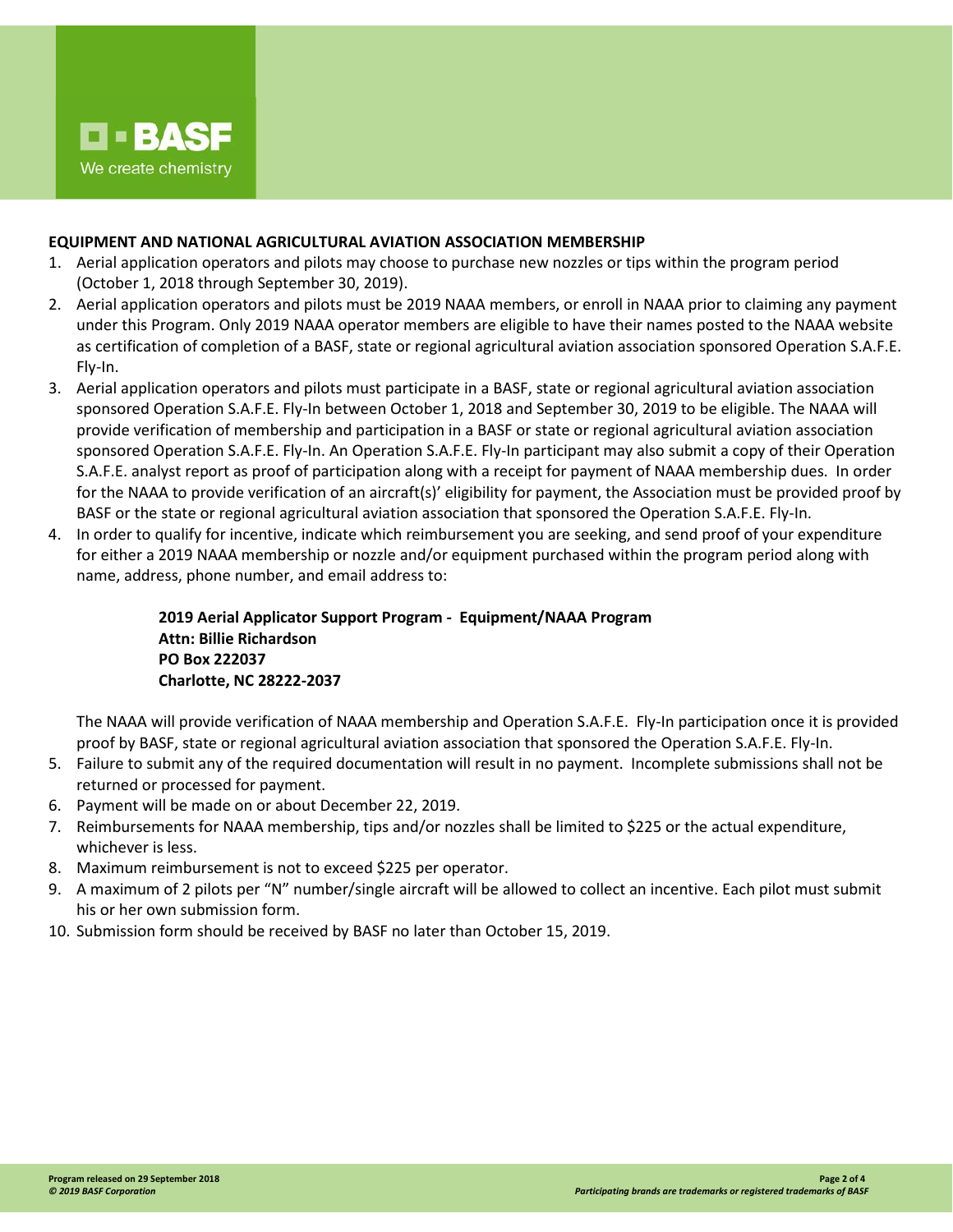

## *Terms of Agreement:*

- 1. Payment Incentives will be paid to the approved NAAA member operator or pilot.
- 2. Right to Audit:
	- a. BASF reserves the right to audit all program claims, and supporting data and records, and reserves the right of final decision on payments due.
	- b. The pertinent records, which are sufficiently detailed (as determined by BASF in its discretion) to enable verification of Program compliance, shall be made available, upon request, to BASF or its independent accountant in order to evaluate and verify compliance with the terms of this Program. If BASF or its independent accountant (in its sole judgment) determines that a claim for any benefit, payment or reward offered under any BASF program submitted by or on behalf of the BASF application operator or pilot contains false, misleading, inconsistent or inaccurate information, then BASF reserves the right to withhold all benefits, payments, and rewards under this and any impacted BASF program(s), until any identified discrepancies are resolved. Where a discrepancy has been identified, failure to resolve the discrepancy to BASF's satisfaction and/or refusal to permit BASF or its independent accountant to perform an audit under this Program shall result in forfeiture of any payment that might otherwise be earned but for the discrepancy.
- 3. BASF reserves the right to assign BASF obligations (including the obligation to make payment), in whole or part, under this program to a third party without notice to, or the consent of, the aerial application operator or pilot. aerial application operator or pilot may not assign any payment that may become due hereunder to any third party without BASF's prior written consent, which may be withheld at BASF's sole discretion.
- 4. BASF reserves the right to cancel or modify this program at any time without any notice.
- 5. Only incentive amounts which exceed \$100 will be fulfilled.
- 6. This Agreement shall be and remain in full force and effect through September 30, 2019.
- 7. BASF-approved NAAA Member operator or pilot agrees to defend, indemnify and save BASF harmless from and against any and all claims, injuries, disabilities, losses, fines, penalties, costs, expenses (including attorneys' fees), damages or liabilities based upon damage to, or destruction of, any property or injury (including death) that BASF-approved NAAA Member operator or pilot, any of its employees, or any other person may suffer or sustain as a result of any negligent act or omission of BASF-approved NAAA Member operator or pilot. For any such damage or injury BASF-approved NAAA Member operator or pilot agrees to release and waive, and hereby releases and waives, all rights of subrogation against BASF possessed by the BASF-approved NAAA Member operator or pilot insurers.
- 8. This Agreement is exclusive to each enrolled BASF-approved NAAA Member operator or pilot. Eligible NAAA member operators and pilots participating in the BASF Aerial Applicator program may not transfer, delegate or assign this Agreement or any of its rights or obligations, whether by operation of law or otherwise, without the prior written consent of BASF. This Agreement shall be binding upon and shall inure to the benefit of each of the parties and their permitted successors and assigns.

Participating BASF Brands are trademarks or registered trademarks of BASF